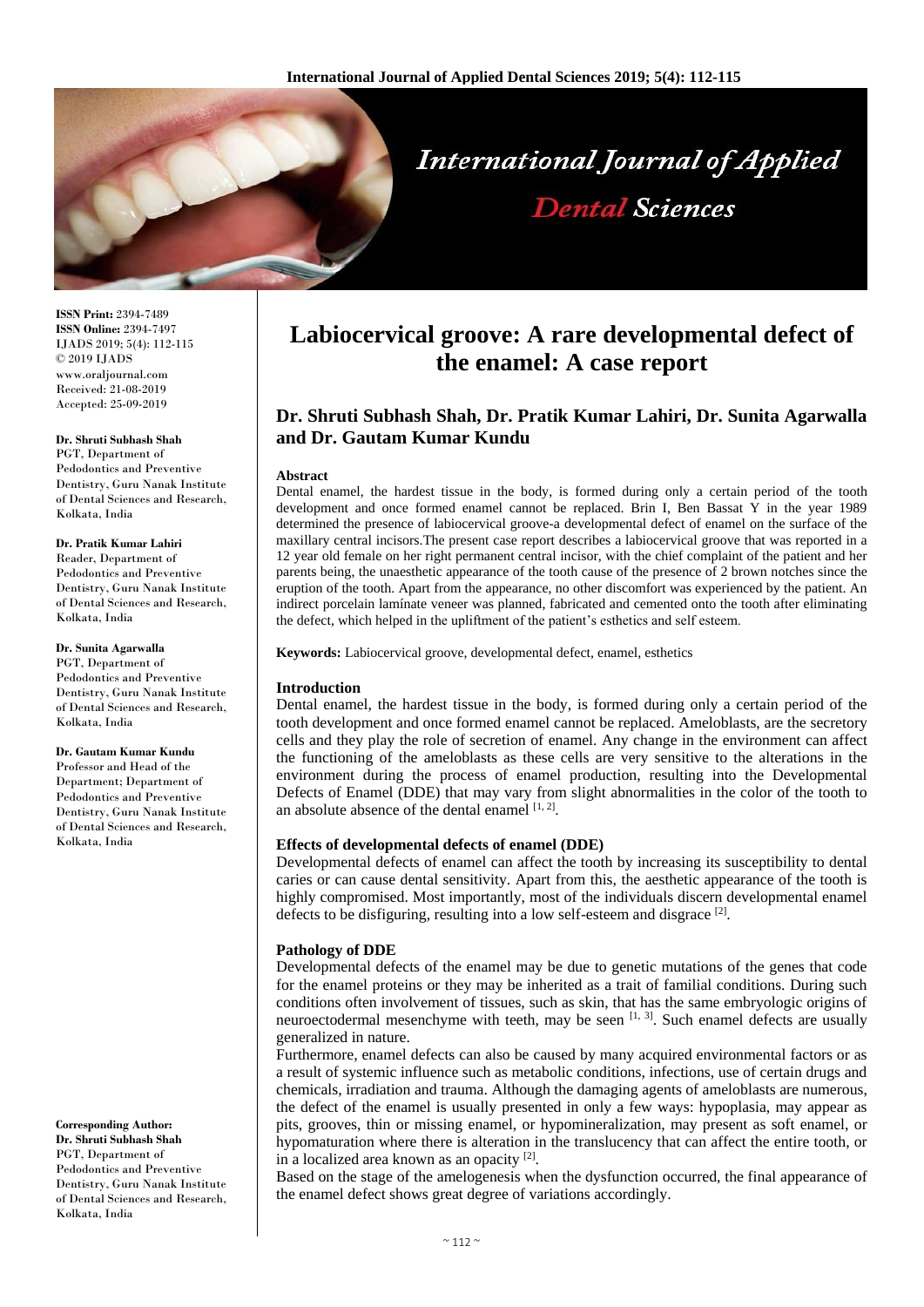#### International Journal of Applied Dental Sciences [http://www.oraljournal.com](http://www.oraljournal.com/)

The inactive state of the ameloblasts can be temporary or permanent which mainly is dependent on: how severe the insult was, how much was the duration of the insult, during what phase of ameloblast activity did the insult occur, and what was the agent involved. These factors largely govern the final appearance of the enamel defect. To exemplify, in case of an insult during the secretory stage of amelogenesis, the resultant enamel is a pathologically thin enamel, while an insult during the maturation stage can lead to the alteration in the translucency that might affect the entire tooth or in localized area that is known as an opacity  $[4, 5]$ .

#### **Labiocervical groove**

Brin I, Ben Bassat Y in the year 1989 determined the presence of labiocervical groove on the enamel surface of the maxillary central incisors. According to a few authors, Labiocervical groove, starts on the cervical enamel surface and extends to the radicular surface, which has also been described as a notch (Lee *et al*., 1968; Gaspersic, 1986; Kozlovsky *et al*., 1988; Goon *et al*., 1991; Seow, 1997; Ben Bassat and Brin, 2001; Shpack *et al*., 2007). This defect is believed to be a developmental anomaly as a result of the infolding of the enamel organ and Hertwig's epithelial root sheath that leads to the creation of a groove on the labial surface of permanent maxillary incisors. Earlier it was believed that this defect occurred as a result of trauma to the developing tooth bud but now it is believed to be formed as a result of vertical extension of the mamelon grooves (Shpack *et al*., 2007) (Simon *et al*., 1971). This defect can present itself as a shallow/deep groove which may be either short or long. Shallow defects usually do not bring any alterations in the gingival contour but the deeper ones can result into irregular



On probing, we found that the proximal groove extended further subgingivally. Probing onto the grooves did not cause any pain or sensitivity to the patient. The probing depth of both the grooves was 0.5 mm.

On soft tissue examination marginal gingiva was knife edged and scalloped in relation with 11.

An intraoral periapical radiograph revealed a thin linear radiolucency extending from the incisal edge upto the middle 3<sup>rd</sup> of the radicular surface that suggested that the proximal groove extended upto the middle  $3<sup>rd</sup>$  of the radicular surface from the incisal edge while the lateral groove did not seem to extend apically onto the root surface. Through the radiograph, it was ruled out that there was no interdental and periapical tissue involvement with 11. No bone loss was evident (Fig. External periapical radiograph revealing the extent of the<br>3). **Fig 3:** Intraoral periapical radiograph revealing the extent of the

contours of the adjacent gingival margin (Lee *et al*., 1968). Hence the presence of Labiocervical Groove can cause esthetic deficiency of the gingival marginal contour, accumulation of plaque and, consequently leading to gingival pocket with bone loss and/or increase in the chances of dental caries (Peikoff and Trott, 1977; Peikoff 1985)<sup>[6, 7]</sup>.

#### **Case report**

A 12 year-old female patient reported to the Department of Pedodontics and Preventive dentistry, Guru Nanak Institute of Dental Sciences and Research, Kolkata with the chief complaint of deep brown notches on upper front tooth since the eruption of the tooth. The patient was unhappy with the appearance of her teeth and she was displeased with her smile. Apart from the unaesthetic appearance, the patient or her parents did not report of any other discomfort or pain in relation to the tooth.

On questioning, the parents of the patient gave history of direct trauma to the primary anterior teeth at the age of 1 and half years. A detailed family history, medical history and dental history was obtained. In family history, none of her family members had similar problem. Medical history was also not relevant. Extra oral examination elicited no abnormal findings.

#### **Intraoral examination**

On intraoral examination it was revealed that there were 2 grooves present on the labial surface of 11. The proximal groove extended from the incisal edge of the labial surface upto the cervical third of the labial surface, while the lateral groove extended from the incisal edge upto the middle  $3<sup>rd</sup>$  of the labial surface (fig. 1 and 2).



**Fig 1:** Grooves on the labial surface **Fig 2:** The extent of the grooves cervico-gingivally



grooves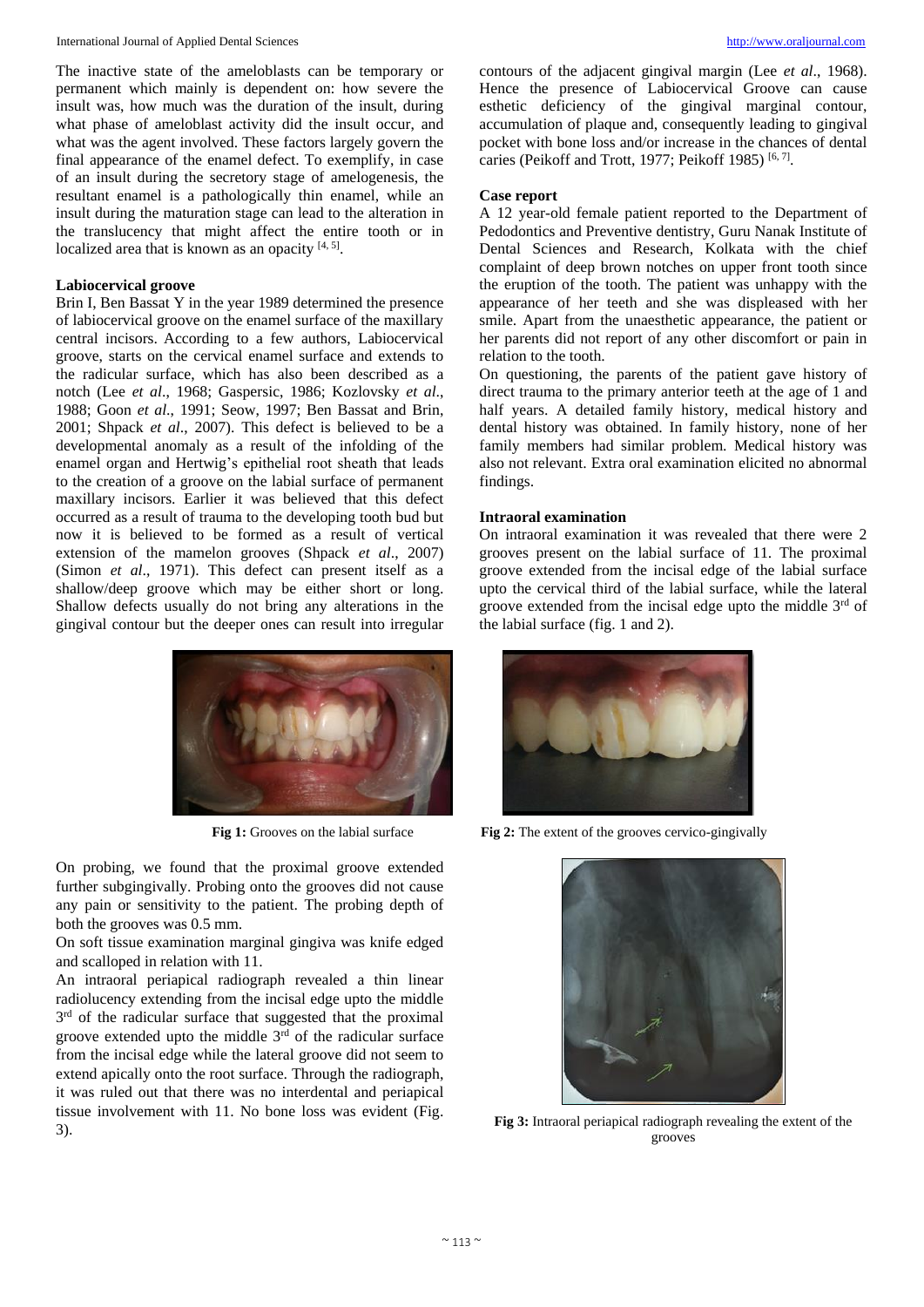Following the history taking and clinical and radiographic examination, we diagnosed the condition as Labio-cervical groove, a developmental defect of the enamel.

The tooth was completely asymptomatic while the only concern of the patient was about the esthetics. Hence, the indirect laminate veneering was planned for the aesthetic correction of 11. The objective of the treatment plan was to eliminate the defect and improve the esthetics of the tooth in as conservative way as possible. The patient and her parents were explained the entire procedure and a written informed consent was taken from the parents and a verbal assent was taken from the patient before starting the procedure.

# **Treatment**

The tooth preparation was performed according to the standard principles for tooth preparation required for veneer preparation for the ceramic veneering.

The facial surface was prepared in the three planes to give the effect of illusion to improve aesthetics. The facial surface was prepared to a depth of 0.5 mm close to the gingival margin further rising to a preparation depth of 0.7 mm for the bulk that was achieved with the aid of depth cutting burs. This type of preparation is to mimic the natural curvature of the tooth.

The chamfer margin was placed 0.5 mm subgingivally to improve the aesthetics and emergence profile of the tooth. The preparation of the incisal edge, was performed about 1 mm and the preparation was extended to the palatal surface to give wrapped-around preparation geometry. The proximal finish line was kept just short of breaking the contact. All the internal line angles were rounded to reduce stresses in the margins of the veneers. Preparation was finished with yellow colour fine grit finishing diamond point. Shade selection was performed using VITA shade guide.

# **Recording an impression**

After placing the gingival cord, Poly vinyl siloxane material was used to make the impression of the upper arch using the putty reline technique. Lower arch impression was made using alginate impression material. The cast was sent to the lab for the fabrication of porcelain laminate veneer.

# **Try-in procedure**

The tooth was cleaned prior to the try-in procedure and the quality of fit, gingival extension and color match of the veneer was assessed.

# **Steps followed for the cementation of the veneer were**

Etching of the intaglio surface of the porcelain veneer was done with 30% Hydrofluoric acid. The etched surface was coated with a silane coupling agent.

Etching of the prepared tooth surface was done using Orthophosphoric acid (Universal etch). The etched surface was coated with a dentin bonding agent (Prime and Bond NT). Cementation was done using resin luting cement (Calibra). The excess cement was first removed and then curing was done with light activation for 45 seconds.

After the curing process, finishing of the laminate veneer followed with the help of rotating disks (Soflex discs). (Fig. 4, Fig. 5 and Fig. 6).



**Fig 4:** Porcelain laminate veneer cemented on 11 **Fig 5:** Palatal view after veneer cementation **Fig 6:** Esthetic smile restored

# **Home care instruction**

Oral hygiene instructions were given and a strict follow-up protocol of 1 week, 3 months, and 6 months for assessing the treatment procedures and oral hygiene measures was advised to the patient.

# **Discussion**

A labiogingival groove has the potential for accumulation of plaque leading to a compromised dental and periodontal health of the tooth [6] . According to a study by Shapack *et al* on 1250 patients he found that the labiocervical groove was present in 5.3% of upper incisors  $[7]$  and the central incisors were more commonly affected (94%) (Simon *et al.,* 1971). Based on the severity of the groove Mass *et al.* 2005 proposed

a classification: [8]

- 1. A mild subgingival shallow groove below the marginal gingiva that can be felt only by probing;
- 2. A moderate groove that can be detected with the eyes, extending subgingivally as in (1), and additionally supragingivally on the labial crown surface, not more





than 2 mm from the marginal gingiva in the incisal direction and

3. A severe defect extending supragingivally more than 2 mm from the marginal gingiva on the labial crown surface and further subgingivally.

Grooves can be appreciated on a periapical radiograph as one or more linear radiolucency extending along the length of the root parallel to or superimposed over the root canal.<sup>9</sup> Prognosis of the tooth greatly depends on the depth & extent of the groove.

The labiocervical groove present on maxillary central incisor 11, in the present case can be classified as a severe defect (3) according to Mass *et al*., 2005.

Based on the type of the grooves the different treatment options that have been put forth are gingivectomy or subgingival curettage, combined endodontic and periodontal treatment in severe cases, odontoplasty or saucerisation and conservative treatment by eliminating the grooves with restorative materials [9] .